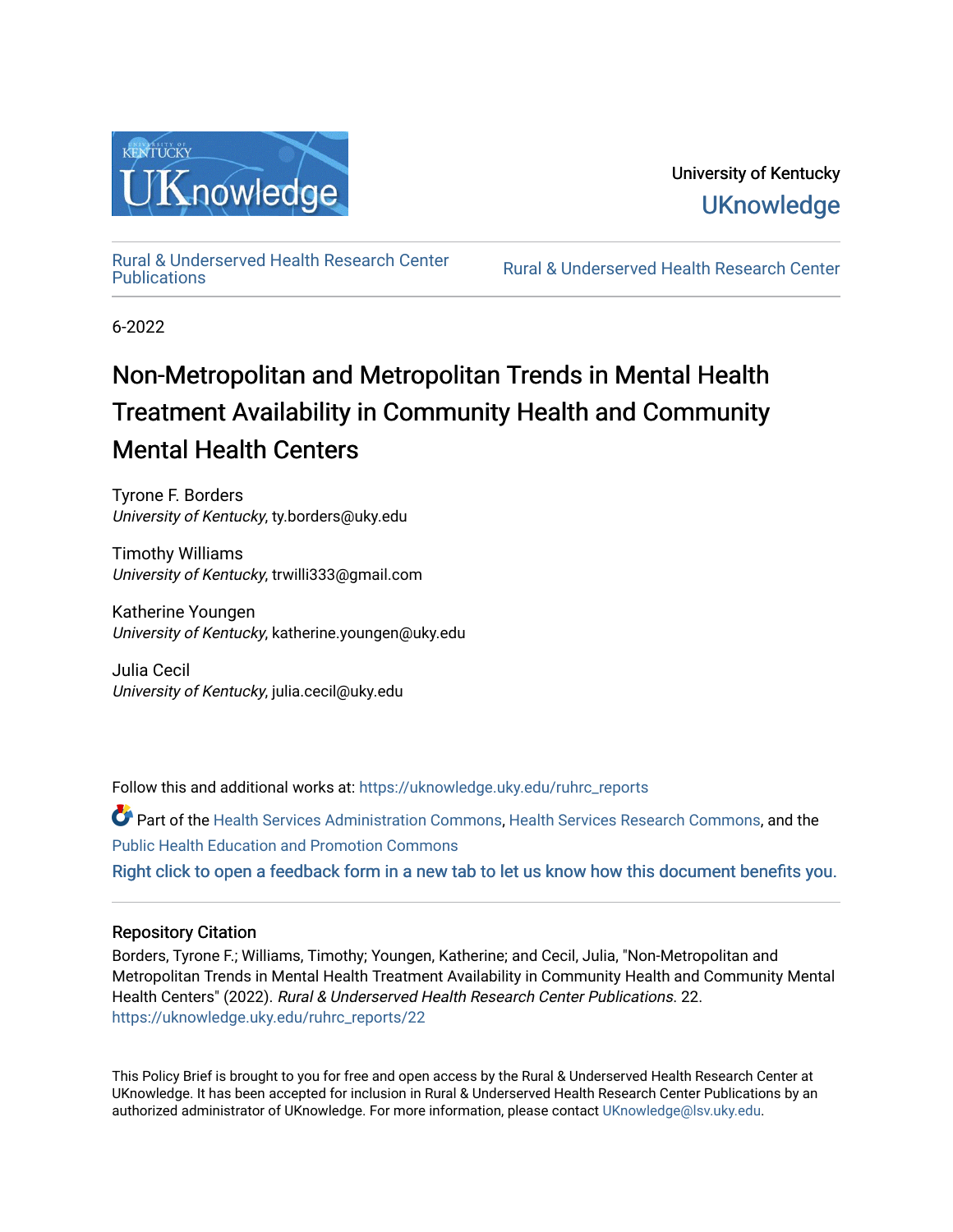**Rural & Underserved Health Research Center** 

# **Non-Metropolitan and Metropolitan Trends in Mental Health Treatment Availability in Community Health and Community Mental Health Centers**

Tyrone F. Borders, PhD; Timothy Williams, DrPH; Katie Youngen, MPH; Julia Cecil, MBA, MA

# **Key Findings**

- The supply of community mental health centers (CMHCs) decreased substantially from 2000 to 2019 and became nearly non-existent in non-metropolitan counties.
	- The number of CMHCs in non-metropolitan counties declined from 182 to 15.
	- The number of CMHCs in metropolitan counties declined from 582 to 104.
- The supply of community health centers (CHCs) offering mental health services increased substantially over the same time period, or from 2000 to 2019.
	- The number of CHCs in non-metropolitan counties increased from 184 to 573.
	- The number of CHCs in metropolitan counties increased from 126 to 797.

# **Background and Purpose**

Nearly one in five U.S. adults have a mental illness (52.9 million in 2020) and 54% did not receive mental health services in the past year.<sup>1,2</sup> Although prior research yielded no evidence of geographic differences in the prevalence of mental illness, $3$  mental health treatment access is poorer in non-metropolitan compared to metropolitan communities. Rurality of residence is associated with higher unmet need for mental health treatment<sup>4</sup> and non-metropolitan counties have fewer mental health professionals than metropolitan counties.5,6

Community mental health centers (CMHCs) and community health centers (CHCs) are two types of Federally funded sites where persons may seek mental health treatment. CMHCs were popularized during the 1960s as a way to shift mental health treatment from psychiatric institutions to local communities.<sup>7,8</sup> Today, CMHCs are funded in part by the Community Mental Health Services Block Grant, which is awarded to states by the Substance Abuse and Mental Health Services Administration (SAMHSA) and is intended to give state officials flexibility in administering CMHC services. $9$ 

CHCs are "community-based and patient-directed organizations that deliver comprehensive, culturally competent, high-quality primary health care services."10 CHCs can apply for and receive Federal funding to achieve Federally Qualified Health Center (FQHC) designation.<sup>11</sup> The majority of the more than 28 million people, or roughly 9% of the U.S. population, who receive services from FQHCs are either Medicaid beneficiaries (46%) or uninsured (22%). 12

The purpose of this study is to show how the supply of CMHCs and CHCs delivering mental health services changed over time, or from 2000 to 2019, in non-metropolitan and metropolitan areas.

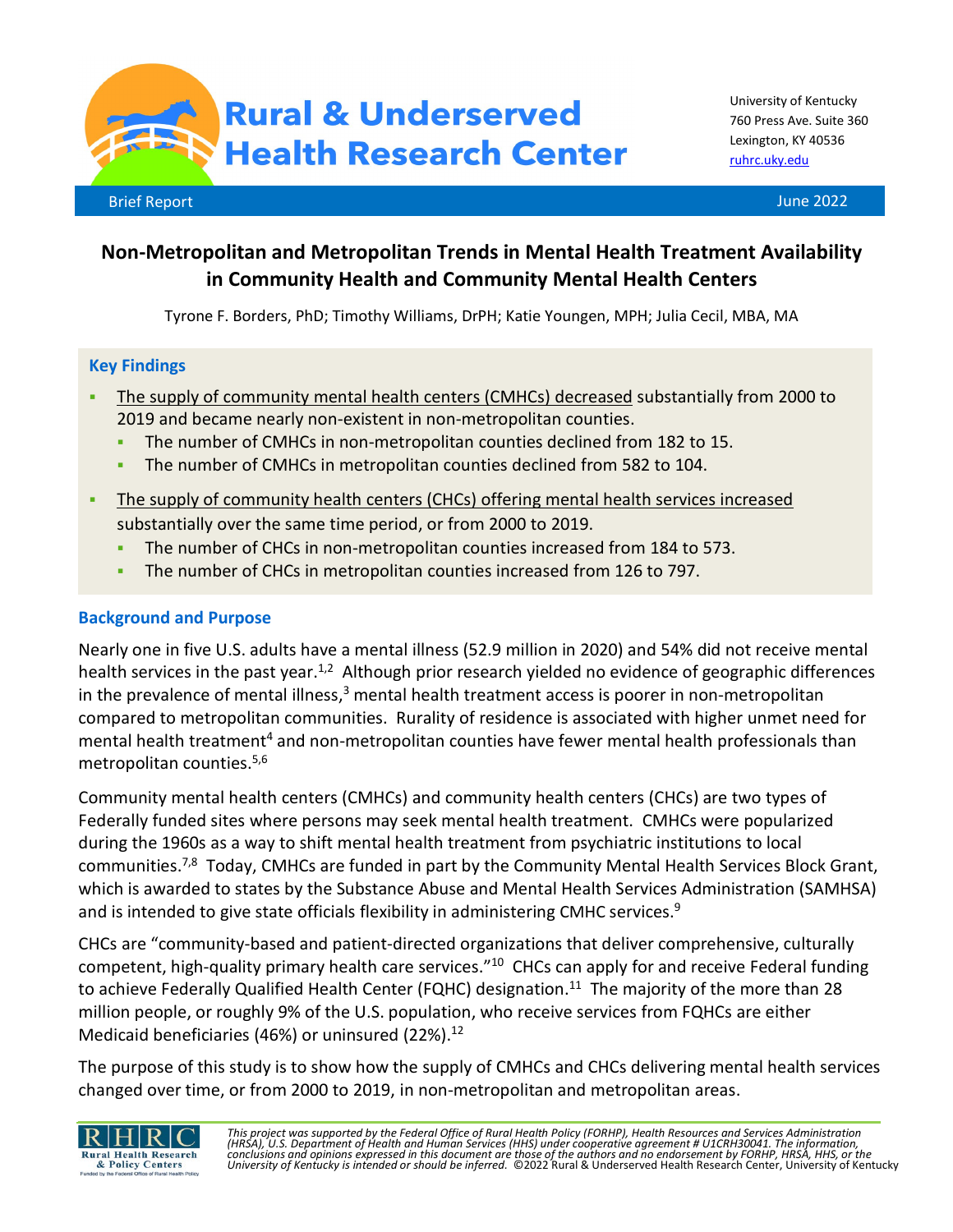# **Methods**

*Data.* The Health Resources and Services Administration (HRSA) provided historical data for CHCs and CMHCs (from 2000 to 2019) in non-metropolitan and metropolitan counties of the U.S. CHCs were considered to have provided some form of mental health treatment if they treated more than one person for a mental health condition and/or they had at least one full-time equivalent mental health provider on staff. Some CHCs operate more than one delivery site – we note that a CHC only had to offer mental health services at a single site to be classified as providing mental health treatment.

*Non-Metropolitan vs. Metropolitan Location.* Metropolitan and non-metropolitan county status of the primary CHC site and CMHC site were determined using the core-based statistical area (CBSA) classification of each county's location.

*Analysis.* We created figures to visualize trends in the number of CHCs providing mental health services and the number of CMHCs from 2000 to 2019 in non-metropolitan and metropolitan counties.

# **Findings**

As presented in Figure 1, the total number of CHCs with at least one site that offered mental health services rose from 310 in 2000 to 1370 in 2019 (a 341.9% increase). The number of CHCs in metropolitan counties rose at a faster rate (from 126 to 797, or a 532.5% increase) relative to non-metropolitan counties (from 184 to 573, or a 211.4% increase).



#### **Figure 1: Number of Community Health Centers (CHCs) Providing Mental Health Services**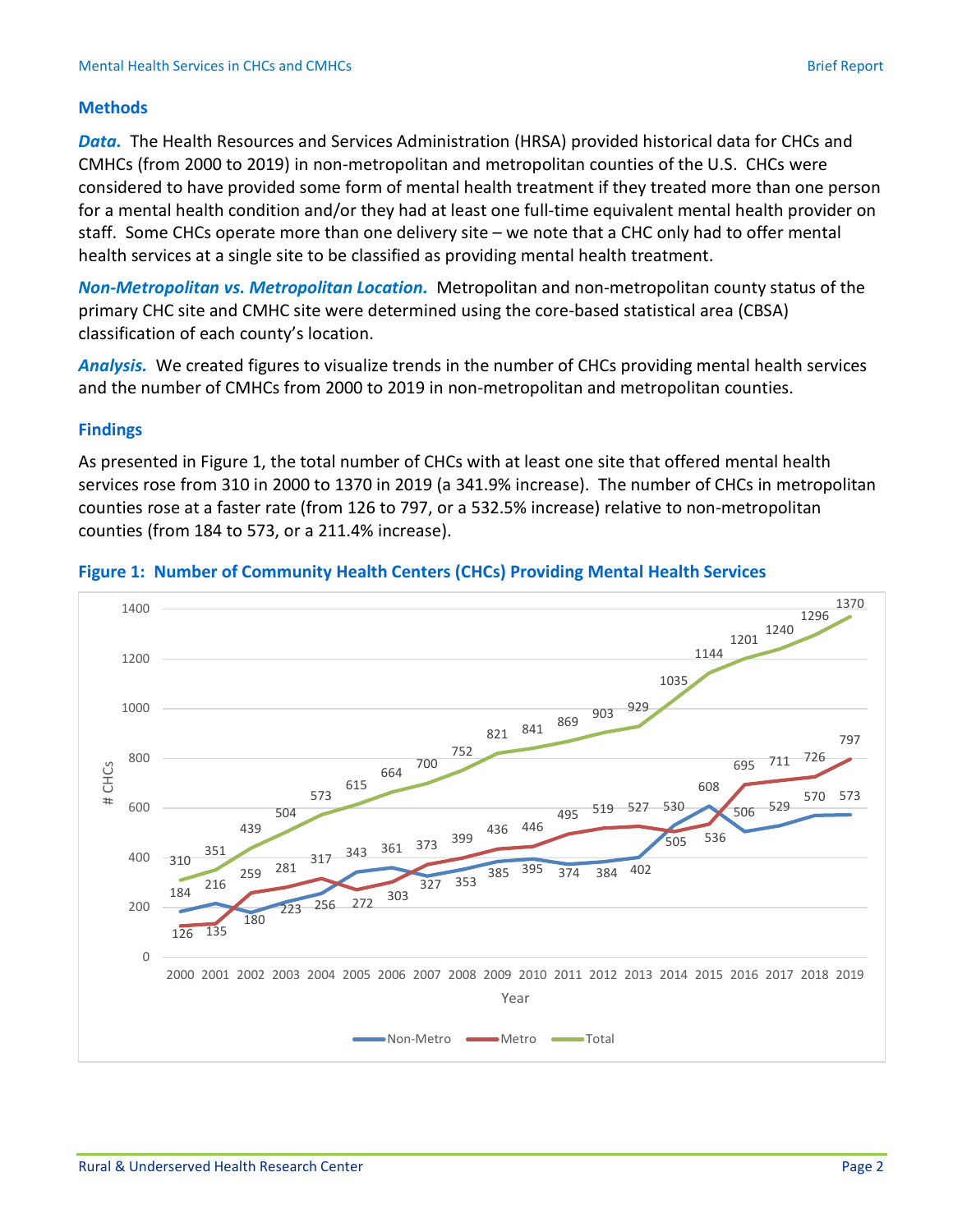As presented in Figure 2, the total number of CMHCs declined from 764 in 2000 to 119 in 2019 (an 84.4% decrease). The number of CMHCs in non-metropolitan counties declined at a faster rate (from 182 to 15, or a 91.8% decrease) relative to metropolitan counties (from 582 to 104, or an 82.1% decrease).





**Limitations.** The data analyzed for this report do not reflect the types and volume of mental health services provided in CHCs and CMHCs. It is plausible that CHCs offer a narrower range of services than CMHCs.

# **Conclusions**

This report highlights that the supply of CHCs offering mental health services increased while the supply of CMHCs decreased since 2000. Gains in CHCs offering mental health services were pronounced in both non-metropolitan and metropolitan counties, although growth was faster in metropolitan counties.

Similarly, other research has reported that increasing numbers of CHCs are offering mental health services and that a growing proportion of CHC patients present for mental health and substance abuse treatment.<sup>13-15</sup> A 2019 study concluded that average annual growth in the percentage of patients seeking mental health treatment at CHCs was higher than the average annual growth in the percentage of patients overall, with the greatest gains observed in non-metropolitan counties.<sup>16</sup> The authors credit this growth to a concerted Federal effort to incorporate behavioral health services into primary care settings, including HRSA's Integrated Behavioral Health Services grant program, which is specifically intended to assist FQHCs with achieving this goal.

In closing, the increased supply of CHCs offering mental health services in non-metropolitan counties may have continued to assure or even increase access to some mental health treatment during a decline in the supply of CMHCs. However, additional surveillance is necessary to monitor the accessibility of particular types of mental health services in non-metropolitan counties.